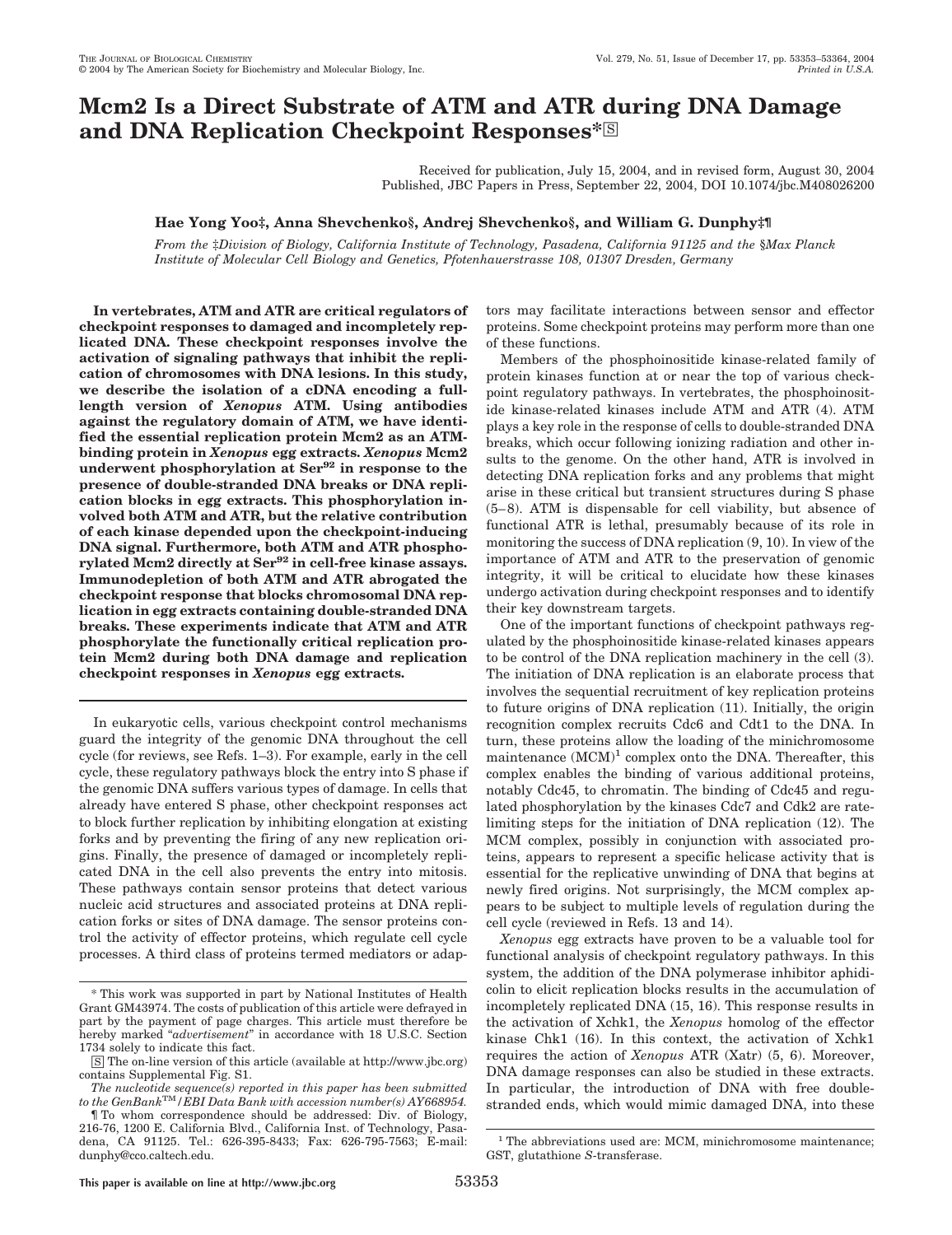extracts inhibits both DNA replication and entry into mitosis (17–19). As is the case in human cells, ATM is involved in checkpoint regulation in response to the presence of DNA with exposed double-stranded ends (18).

For this study, we set out to probe the function and regulation of ATM by searching for ATM-interacting proteins in *Xenopus* egg extracts. To initiate these experiments, we isolated a cDNA encoding the full-length version of *Xenopus* ATM (Xatm). Using antibodies against a previously undescribed region from the regulatory domain of Xatm, we identified *Xenopus* Mcm2 (Xmcm2) as a specific binding partner for Xatm. Moreover, we also found that Xmcm2 is a direct and efficient substrate of ATM. Further analyses indicated that Xmcm2 is likewise a specific target of ATR. Therefore, Xmcm2 is a direct target of the two major phosphoinositide kinase-related kinases involved in DNA-regulated checkpoint responses in this system.

#### EXPERIMENTAL PROCEDURES

*Cloning of a cDNA Encoding Full-length Xatm—Poly(A)<sup>+</sup> RNA was* isolated from *Xenopus* oocyte total RNA and subjected to first strand cDNA synthesis. A *Xenopus* oocyte cDNA library was constructed and ligated with adaptors using the Marathon cDNA amplification kit (Clontech). 5--Rapid amplification of cDNA ends/PCR was performed using primer 5'-TGCCCACAATGACATGGTGGTGACACTC-3' based on a sequence in the C-terminal half of Xatm and adaptor primer-1 from the Marathon cDNA kit. After a second PCR using nested primers (5--GCAACAGATCGAGGCAAAGCAAGAGACTG-3- and adaptor primer-2 from the Marathon cDNA kit), a 4.6-kb PCR product that encodes the N-terminal half of Xatm was obtained. A 9.2-kb fragment was amplified from the same library using two oligonucleotides (5--AT-GAGTCTTGCGCTACATGAGCTGCTGCTCTGC-3' and 5'-GCAGAG-CAGCAGCTCATGTAGCGCAAGACTCAT-3') that were designed to span the full-length coding sequence of Xatm. Sequencing of both DNA strands from this fragment revealed an open reading frame of 3061 amino acids.

*Antibodies—*A DNA fragment encoding amino acids 634 – 878 of Xatm was produced by PCR and cloned into a pET-His $_6$  expression vector. The His<sub>6</sub>-Xatm-(634–878) protein was expressed in *Escherichia coli*, isolated on nickel-agarose, and used for production of antibodies at a commercial facility. These antibodies recognized the 350-kDa Xatm protein in *Xenopus* egg extracts by both immunoprecipitation and immunoblotting. An anti-human BM28 monoclonal antibody, which recognizes Xmcm2, was purchased from Cell Signaling Technology. Control rabbit IgG was obtained from Zymed Laboratories Inc.. For antiphospho-Ser92 antibodies against phosphorylated Xmcm2, the peptide CEDLTASQREAA (containing residues 87–97) was synthesized with a phosphate at Ser<sup>92</sup> and an extra cysteine residue for conjugation to keyhole limpet hemocyanin. Anti-phosphopeptide antibodies were prepared as described (20). Affinity-purified antibodies against Xatr, Xchk2, Xchk1, and Xorc2 were as described previously (16, 17, 21, 22). Antisera against Xmcm4 and Xmcm7 were the generous gift of Dr. J. J. Blow (University of Dundee) (23).

*Xenopus Egg Extracts—Xenopus* egg extracts were prepared as described (21). Extracts were treated with 50  $\mu$ g/ml (dA)<sub>70</sub>-(dT)<sub>70</sub> to induce checkpoint responses as described (21). To prepare extracts containing chromatin with double-stranded DNA breaks or DNA replication blocks, demembranated sperm nuclei  $(1000-3000/\mu l)$  were incubated in extracts containing  $0.05$  unit/ $\mu$ l EcoRI or 100  $\mu$ g/ml aphidicolin, respectively. Caffeine was added at a final concentration of 5 mM to override checkpoint responses (5, 16).

*Immunoprecipitation and Immunodepletion—*For immunoprecipitations, extracts (100  $\mu$ l) were incubated with protein A-conjugated magnetic beads (Dynal, Inc.) containing anti-Xatm antibodies (5  $\mu$ g) or with protein G-conjugated magnetic beads containing anti-BM28 antibodies  $(5 \mu g)$  for 45 min at 4 °C. The beads were washed three times with 10 mM HEPES-KOH (pH 7.5), 150 mM NaCl, 0.5% Nonidet P-40, 2.5 mM EGTA, and 20 mm  $\beta$ -glycerol phosphate and once with HEPES-buffered saline (10 mM HEPES-KOH (pH 7.5) and 150 mM NaCl) and subjected to SDS-PAGE and immunoblotting. For immunodepletion of Xatm, interphase extracts (100  $\mu$ ) were incubated with 30  $\mu$ g of anti-Xatm antibodies bound to 120  $\mu$ l of protein A-conjugated magnetic beads at 4 °C for 45 min. The same amount of control rabbit IgG was used for mock depletion. After the incubation, the beads were removed with a magnet, and the supernatants were treated again for a second round of depletion. Xatr was immunodepleted as described previously (24).

*Identification of Xatm-interacting Proteins by Mass Spectrometry—* Anti-Xatm immunoprecipitates were subjected to SDS-PAGE and visualized by staining with Coomassie Blue. Protein bands were excised, in gel-digested with trypsin as described previously (25), and analyzed by matrix-assisted laser desorption ionization mass spectrometry on an AnchorChip<sup>TM</sup> 384-600 target as described (26). The peptide mass fingerprint acquired from the digest of a band at 120 kDa identified the *Xenopus* Mcm2 protein. Ten peptides were matched to its sequence within better than 50 ppm mass tolerance, covering  $12\%$  of the protein sequence. A data base search was performed against a non-redundant protein data base (Mass Spectrometry Protein Sequence Database) using Mascot software (Matrix Sciences Ltd., London, United Kingdom). The protein score of the hit was 100 and exceeded the threshold significance score of 74 ( $p < 0.05$ ); and therefore, the identification

#### was confident.

*Kinase Assays—*For kinase assays of endogenous Xatm, egg extracts (50  $\mu$ l) were treated as indicated and then incubated with Affiprepprotein A beads containing anti-Xatm antibodies  $(3 \mu g)$  for 40 min at 4 °C with rotation. The same amount of rabbit IgG was used for control samples. The beads were isolated and washed three times with 80 mM  $\beta$ -glycerol phosphate (pH 7.3), 20 mm EGTA, 15 mm  ${ {\rm MgCl}_{2} }$ , and 1 mm dithiothreitol and twice with HEPES-buffered saline. The beads were resuspended in 50  $\mu$ l of HEPES-buffered saline. Aliquots (10  $\mu$ l) were incubated with  $1 \mu$ g of PHAS-I or GST-Xmcm2 fragment as substrate at room temperature. Wild-type and kinase-inactive versions of recombinant human FLAG-tagged ATM and ATR were produced in 293T cells and assayed for kinase activity as described (27).

*Production of Recombinant Proteins in Insect Cells and Bacteria*  $pFastBac vectors encoding Xmem2 with GST and His<sub>6</sub> tags at the$ C-terminal end were derived from the pFastBac-Xchk1-GH vector (21).  $His<sub>6</sub>$ -tagged versions of Xmcm2 were prepared in the pFastBacHT vector. Recombinant baculoviruses were generated with the Bac-to-Bac system (Invitrogen). Recombinant baculovirus-expressed proteins were produced in Sf9 insect cells and purified using nickel-agarose beads (21). To prepare GST-tagged peptide fragments of Xmcm2, DNA fragments encoding amino acids 62–122, 297–357, 485–545, and 757– 817 of Xmcm2 were cloned into a pGEX vector. GST-tagged proteins were produced and purified from bacteria as described (28). Geminin was prepared as described (29). Point mutants in Xmcm2 were produced with the QuikChange kit (Stratagene).

*Isolation of Nuclear and Chromatin Fractions—*Egg extracts (100 – 200  $\mu$ ) containing 3000 sperm nuclei/ $\mu$ l were incubated under the indicated conditions, overlaid on a 1-ml sucrose cushion containing chromatin isolation buffer (20 mM HEPES-KOH (pH 7.6), 1 M sucrose, 80 mM KCl, 25 mM potassium gluconate, and 10 mM magnesium gluconate), and centrifuged at  $6100 \times g$  for 5 min. The pellets were washed twice with chromatin isolation buffer. After centrifugation, the pellets (nuclear fractions) were boiled in gel sample buffer and subjected to SDS-PAGE. For preparation of chromatin fractions, the pellets were washed once more with chromatin isolation buffer containing 0.5% Nonidet P-40. The supernatant (nuclear soluble fraction) was removed, and the chromatin pellets were processed for SDS-PAGE. To elute proteins from nuclear fractions, nuclear pellets were incubated on ice for 10 min with 10 mM HEPES-KOH (pH 7.6) containing 0.3 M NaCl and 0.5% Nonidet P-40. The samples were centrifuged at  $11,700 \times g$  for 5 min, and the supernatants were subjected to immunoprecipitation.

*Replication Assays—*To monitor DNA replication, interphase extracts were incubated with 1000-3000 sperm nuclei/ $\mu$ l and 100  $\mu$ g/ml cycloheximide in the presence of  $[\alpha^{-32}P]dATP$  as described (24).

*Cell Culture and Immunofluorescence—*After incubation with EcoRI or aphidicolin, extracts were diluted, fixed, and layered on a sucrose cushion, and nuclei were pelleted onto coverslips as described (30, 31). Indirect immunofluorescence was performed using goat anti-mouse IgG conjugated to Alexa 568 (Molecular Probes, Inc.) and goat anti-rabbit IgG conjugated to Alexa 488 for anti-BM28 and anti-phospho-Ser<sup>92</sup> antibodies, respectively. Chromatin was stained with Hoechst 33258 to visualize the DNA. Samples were viewed on a Zeiss Axioplan fluorescence microscope and imaged with a SpotRT CCD camera (Diagnostic Instruments) at identical magnifications and exposure times.

HeLa cells were treated with  $\gamma$ -irradiation, UV light, or hydroxyurea as indicated. Cells were processed 2 h after treatment with  $\gamma$ -irradiation or UV or 24 h after the addition of hydroxyurea to the culture. For localized UV damage, cells were overlaid with a  $3-\mu m$  Isopore polycarbonate filter (Millipore) prior to irradiation with 100  $J/m^2$  UV as described (32) and allowed to recover for 90 min prior to immunostaining. For immunoblotting, whole cell extracts were prepared and subjected to SDS-PAGE. For indirect immunofluorescence, cells were grown on poly-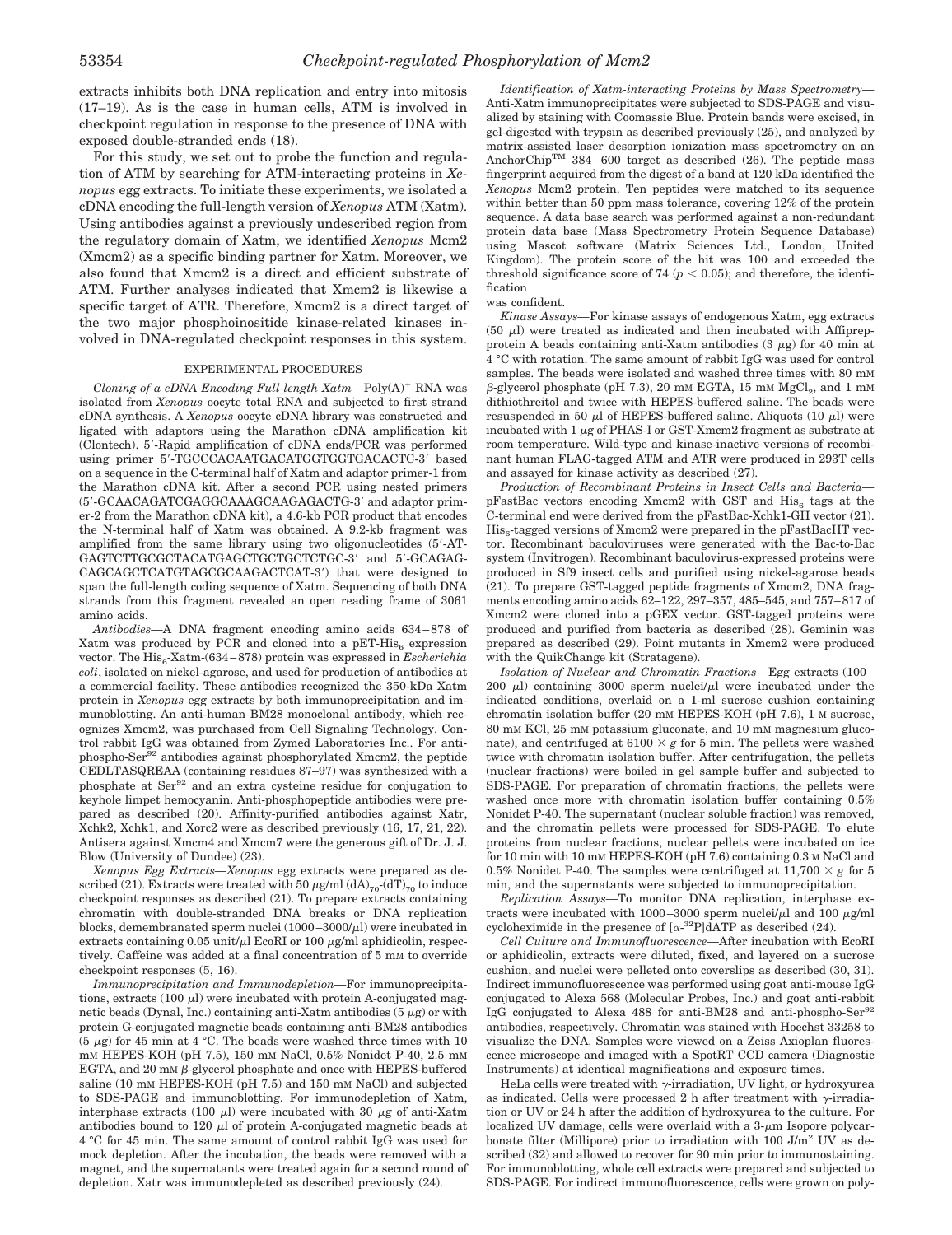

FIG. 1. **Xatm undergoes activation during checkpoint responses in egg extracts.** *A*, diagram of full-length Xatm. The sequence of full-length Xatm contains 3061 amino acids. The phosphoinositide 3-kinase (*PI3 kinase*) domain and the region used for antibody production (amino acids 634 – 878) are denoted. *B*, Xatm-associated kinase activity. Interphase extracts containing no DNA (*lane 2*), (dA)70-(dT)70 (*pA-pT*) (*lanes 1* and *3*), or (dA)70-(dT)70 plus caffeine (*lane 4*) were incubated for 100 min and immunoprecipitated (*IP*) with control IgG (*lane 1*) or anti-Xatm antibodies (*lanes 2– 4*). The immunoprecipitates were incubated with PHAS-I as substrate in the presence of [32P]ATP. After SDS-PAGE, PHAS-I was visualized by Coomassie Brilliant Blue (*CBB*) staining (*lower panel*). Incorporation of 32P was detected with a PhosphorImager (*upper panel*). *C*, sensitivity of Xatm-associated kinase activity to caffeine. Kinase assays were performed by incubating control IgG (*lane 1*) or anti-Xatm (*lanes 2– 6*) immunoprecipitates from extracts containing no DNA (lane 2) or (dA)<sub>70</sub> (lanes 1 and 3–6) with PHAS-I and 0–5 mM caffeine as indicated.<br>PHAS-I was stained with Coomassie Blue (lower panel), and incorporation of <sup>32</sup>P was d of Xatm kinase activity to wortmannin. Anti-Xatm immunoprecipitates from extracts containing (dA)<sub>70</sub>-(dT)<sub>70</sub> were incubated with PHAS-I and<br>0–10 μM wortmannin. PHAS-I was stained with Coomassie Blue (lower panel), and i (*upper panel*). *E*, extracts incubated for 100 min with 3000 sperm nuclei/l alone (*lanes 1* and *4*), sperm nuclei plus EcoRI (*lanes 2* and *5*), or sperm nuclei plus aphidicolin (*APH*) (*lanes* 3 and 6). Nuclear fractions were isolated and extracted with 0.3 M NaCl. The salt eluates were immunoprecipitated with control IgG (*lanes 1–3*) or anti-Xatm antibodies (*lanes 4 – 6*). The immunoprecipitates were incubated with PHAS-I in the presence of [32P]ATP. PHAS-I was stained with Coomassie Blue (*lower panel*), and incorporation of 32P was detected with a PhosphorImager (*middle panel*). The immunoprecipitates were immunoblotted with anti-Xatm antibodies (*upper panel*).

D-lysine-coated coverslips. After treatment, cells were fixed with 3% paraformaldehyde in phosphate-buffered saline for 30 min, permeabilized with 1% Triton X-100 in phosphate-buffered saline, and processed for microscopy. Mouse anti-BM28 monoclonal and rabbit anti-phospho-Ser<sup>108</sup> polyclonal antibodies were used as primary antibodies, and either goat anti-mouse IgG conjugated to Alexa 568 or goat anti-rabbit IgG conjugated to Alexa 488 was used as the secondary antibody at 1:250 dilution. TO-PRO-3 iodide (Molecular Probes, Inc.) or Hoechst 33258 was used to detect nuclear DNA. The coverslips were washed, mounted onto glass slides, and viewed with a Leica SP confocal microscope or a Zeiss Axioplan fluorescence microscope.

## RESULTS

*Cloning of a Full-length Xenopus Homolog of ATM—*To study the role of ATM in checkpoint responses in *Xenopus* egg extracts, we isolated a cDNA encoding a full-length homolog of *Xenopus* ATM (Xatm). A fragment containing the C-terminal half of Xatm was described previously (33). To identify the N-terminal region of Xatm, we cloned a 4.8-kb cDNA from a Xenopus oocyte Marathon cDNA library by 5'-rapid amplification of cDNA ends. Next, using two primers for the predicted extreme 5'- and 3'-ends of Xatm, we amplified a 9.2-kb fragment from this library. Upon DNA sequencing of this fragment, we identified an open reading frame of 3061 amino acids that

encodes the full-length Xatm protein (Fig. 1*A*). An alignment of the N-terminal half of Xatm with human ATM is shown in Supplemental Fig. S1. The predicted amino acid sequence of full-length Xatm shares 64% identity with human ATM. The previously identified kinase domain of Xatm (residues 2676 – 2981) is 88% identical between the two species, and the Nterminal regulatory domain (residues 1–2676) that has now been fully defined in this study is 61% identical to the corresponding region of human ATM.

*Xatm Undergoes Activation in Checkpoint-induced Extracts—*Human ATM undergoes activation in response to double-stranded DNA breaks (see Ref. 34). To investigate the regulation of Xatm, we first examined the effect of a defined DNA template with double-stranded DNA ends on Xatm in egg extracts. For this experiment, we utilized annealed oligomers consisting of  $(dA)_{70}$  and  $(dT)_{70}$ . This template  $((dA)_{70}-(dT)_{70})$ can induce both DNA damage and DNA replication checkpoint responses effectively in egg extracts (17, 21). We incubated egg extracts with either no DNA or  $(dA)_{70}$ - $(dT)_{70}$ , immunoprecipitated Xatm with anti-Xatm antibodies, and then assayed its kinase activity with PHAS-I as the substrate. As shown in Fig. 1*B*, the activity of Xatm from extracts containing  $(dA)_{70}$ - $(dT)_{70}$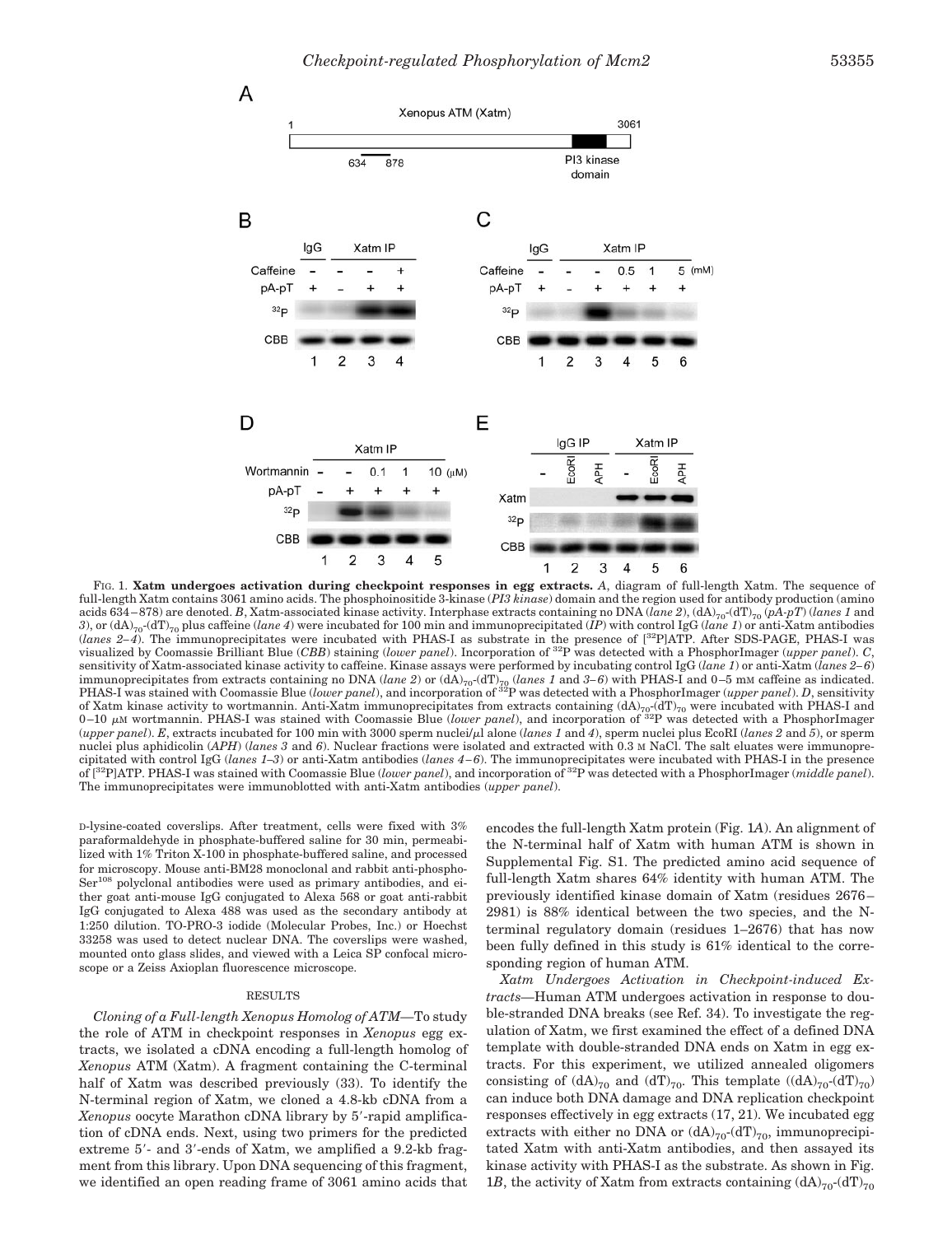

FIG. 2. **Xatm interacts specifically with Xmcm2.** A, interphase egg extracts containing  $(dA)_{70}$ - $(dT)_{70}$  were immunoprecipitated (*IP*) with control IgG (*lane 2*) or anti-Xatm antibodies (*lane 3*). The immunoprecipitates were subjected to SDS-PAGE and silver staining. One band at  $\sim$ 120 kDa (marked with the *arrowhead* in the *lower panel*) was shown to be Xmcm2 by mass spectrometry (see "Experimental Procedures"). The *upper panel* depicts the area of the gel containing Xatm. *Lane 1* shows molecular mass marker proteins. *B*, interphase (*I*) extracts (*lane 1*), M phase (*M*) extracts (*lane 2*), and interphase extracts containing either  $(dA)_{70}$ - $(dT)_{70}$  (*pA-pT*) (*lane 3*) or  $(dA)_{70}$ - $(dT)_{70}$  plus caffeine (*lane 4*) were incubated in the presence of [32P]orthophosphate and immunoprecipitated with anti-Xatm antibodies. The immunoprecipitates were subjected to SDS-PAGE. Xatm and Xmcm2 were visualized by silver staining. Incorporation of 32P into Xatm or Xmcm2 was detected with a PhosphorImager. *C*, interphase extracts containing no DNA (*lane 2*) or  $(dA)_{70}$ -(dT)<sub>70</sub> (*lanes 1* and 3) were immunoprecipitated with control IgG (*lane 1*) or anti-Xatm antibodies (*lanes 2* and 3). Immunoprecipitates were immunoblotted with anti-Xmcm2 and anti-Xmcm4 antibodies. *D*, extracts containing  $(dA)_{70}$ - $(dT)_{70}$  were immunoprecipitated with control IgG (*lane 1*) or anti-Xmcm2 antibodies (*lane 2*). Immunoprecipitates were immunoblotted with anti-Xatm antibodies.

was much higher than from extracts lacking DNA. Immunoprecipitates with control IgG contained negligible kinase activity.

Caffeine is a well documented inhibitor of phosphoinositide kinase-related kinases such as ATM and ATR (4). To examine whether caffeine affects the activation of Xatm, we immunoprecipitated Xatm from extracts treated with  $(dA)_{70}$ - $(dT)_{70}$  in the absence or presence of caffeine and then assayed its kinase activity in the absence of caffeine. Interestingly, we found that Xatm underwent activation in both the absence and presence of caffeine (Fig. 1*B*). To confirm that Xatm is indeed sensitive to caffeine, we assayed its kinase activity in the presence of various concentrations of this compound. We observed that the kinase activity of the activated form of Xatm was totally suppressed when caffeine was present at a concentration of 0.5 mM or higher in the kinase assay incubation (Fig. 1*C*). We also found that Xatm was completely inhibited by  $1 \mu M$  wortmannin (Fig. 1*D*), as is the case for human ATM (35). Overall, these results indicate that Xatm, like human ATM, is sensitive to caffeine and wortmannin. However, the process leading to the activation of Xatm can still occur in the presence of caffeine. It has recently been proposed that the activation of human ATM involves intermolecular autophosphorylation of inactive ATM dimers (34). One possibility is that the autophosphorylation activity of ATM is less sensitive to caffeine. Another scenario is that the activation of ATM can occur without autophosphorylation under some circumstances. Finally, since we need to assay activated Xatm in the absence of caffeine, it is possible that there is some caffeine-insensitive step upstream of autophosphorylation that is involved in the activation of ATM.

Next, we examined the regulation of Xatm in response to lesions in chromosomal DNA. For this purpose, we added demembranated sperm chromatin to egg extracts to initiate the formation of reconstituted nuclei. We introduced doublestranded DNA breaks into the chromosomal DNA by including the restriction endonuclease EcoRI in the extracts (19). Moreover, we induced the formation of stalled replication forks in the chromatin by adding the DNA polymerase inhibitor aphidicolin. After 100 min, we isolated nuclear fractions from the incubations, extracted nuclear proteins with 0.3 M NaCl, and then immunoprecipitated the salt eluates with control or anti-Xatm antibodies. We observed that the activity of Xatm for PHAS-I increased in response to treatment with either EcoRI or aphidicolin (Fig. 1*E*). Similar amounts of Xatm protein were immunoprecipitated under all conditions. These results demonstrate that both double-stranded DNA breaks and replication blocks can elicit the activation of Xatm in egg extracts.

*Xatm Interacts Specifically with Xmcm2—*The identification of ATM-interacting proteins could help to elucidate upstream and downstream regulators of ATM-dependent checkpoint responses. We searched for Xatm-interacting proteins by immunoprecipitating Xatm from *Xenopus* egg extracts with anti-Xatm antibodies and silver staining the immunoprecipitates (Fig. 2A). Our interest was attracted by a band at  $\sim$ 120 kDa because 32P labeling experiments indicated that this protein underwent cell cycle-regulated and checkpoint-dependent phosphorylation (Fig. 2*B*). In particular, the 120-kDa band was significantly phosphorylated in interphase egg extracts. This phosphorylation increased in both M phase extracts and interphase extracts containing  $(dA)_{70}$ - $(dT)_{70}$ . The elevated phospho-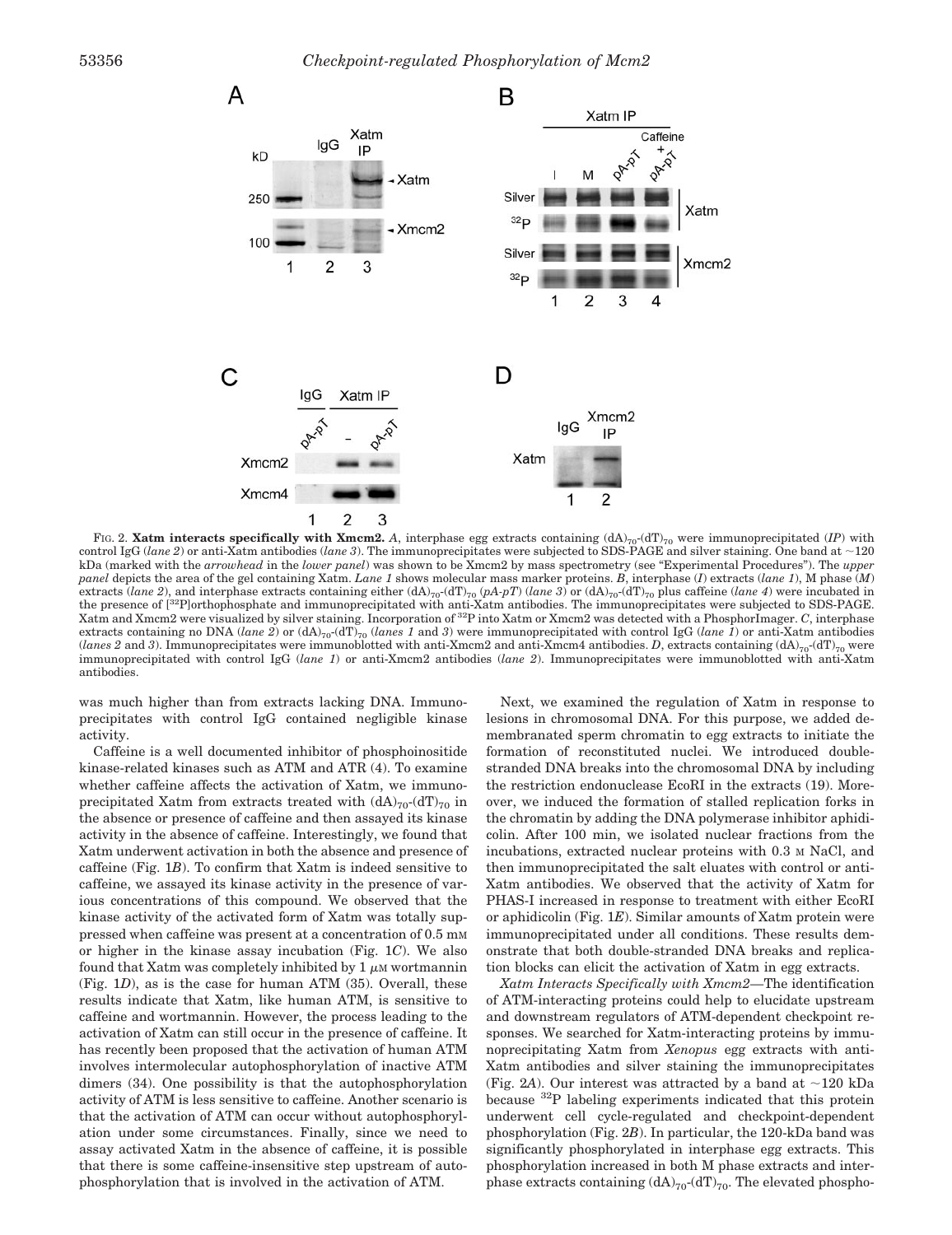

FIG. 3. ATM and ATR phosphorylate Xmcm2 at Ser<sup>92</sup>. *A*, GST-Xmcm2 was incubated in the presence of [<sup>32</sup>P]ATP with no immunoprecipitates (*lane 1*) or either control immunoprecipitates (*lane 2*) or anti-Xatm immunoprecipitates (*IP*) (*dane 3*) from extracts containing (dA)<sub>70</sub>-(dT)<sub>70</sub>. The samples were subjected to SDS-PAGE. GST-Xmcm2 protein was visualized by Coomassie Brilliant Blue (*CBB*) staining (*lower panel*). Incorporation of 32P was detected with a PhosphorImager (*upper panel*). *B*, shown is a diagram of SQ/TQ motifs in Xmcm2. *C*, GST-Xmcm2-(62– 122) (*lanes 1* and *2*), GST-Xmcm2-(297–357) (*lanes 3* and *4*), GST-Xmcm2-(485–545) (*lanes 5* and *6*), and GST-Xmcm2-(757– 817) (*lanes 7* and *8*) were incubated with [32P]ATP and either control IgG (*lanes 1*, *3*, *5*, and *7*) or anti-Xatm (*lanes 2*, *4*, *6*, and *8*) immunoprecipitates from extracts containing (dA)70-(dT)70. After SDS-PAGE, GST-tagged fragments were visualized by Coomassie Blue staining (*lower panel*). Incorporation of 32P into these fragments was detected with a PhosphorImager (*upper panel*). *D*, GST-Xmcm2-(62–122) (*lanes 1* and *2*) and GST-Xmcm2-(62–122)(S92A) (*lanes 3* and *4*) were incubated in the presence of [32P]ATP with control immunoprecipitates (*lanes 1* and *3*) or anti-Xatm immunoprecipitates from extracts containing  $(dA)_{70}$ - $(dT)_{70}$  (lanes 2 and 4). The samples were subjected to SDS-PAGE. GST-Xmcm2 fragments were stained with Coomassie Blue (*lower panel*). Incorporation of 32P was detected with a PhosphorImager (*upper panel*). *E* and *F*, human ATM and ATR phosphorylated Xmcm2 at Ser92. Wild-type (*WT*) or kinase-inactive (*KD*) FLAG-ATM and FLAG-ATR were isolated from 293T cells as described under "Experimental Procedures." For *E*, PHAS-I (*lanes 1* and *2*), GST-Xmcm2-(62–122) (*lanes 3* and *4*), and GST-Xmcm2-(62–122)(S92A) (*lanes 5* and *6*) were incubated in the presence of [32P]ATP with kinase-inactive FLAG-ATM (*lanes 1*, *3*, and *5*) and wild-type FLAG-ATM (*lanes 2*, *4*, and *6*). For *F*, kinase-inactive FLAG-ATR (*lanes 1*, *3*, and *5*) and wild-type FLAG-ATR (*lanes 2*, *4*, and *6*) were used in the kinase reactions. The samples were subjected to SDS-PAGE. PHAS-I and GST-tagged Xmcm2 fragments were visualized by Coomassie Blue staining (*lower panel*), and incorporation of 32P was detected with a PhosphorImager (*upper panel*).

rylation in the presence of  $(dA)_{70}$ - $(dT)_{70}$  was reversed by caffeine. By comparison, Xatm displayed similar phosphorylation during interphase and M phase, but its phosphorylation also increased in interphase extracts containing  $(dA)_{70}$ - $(dT)_{70}$ . This phosphorylation was likewise prevented by the addition of caffeine. Mass spectrometric analysis of a large-scale anti-Xatm immunoprecipitate from interphase egg extracts, which was stained with Coomassie Blue in this case, indicated that the 120-kDa band corresponds to Xmcm2 (see "Experimental Procedures").

To evaluate the specificity of the interaction between Xatm and Xmcm2, we carried out reciprocal immunoprecipitation experiments. First, we immunoprecipitated Xatm from interphase egg extracts either lacking or containing  $(dA)_{70}$ - $(dT)_{70}$ 

and then performed immunoblotting with anti-Xmcm2 antibodies. We observed that Xmcm2 could be found in similar amounts in the anti-Xatm immunoprecipitates from extracts that had been incubated in the absence or presence of  $(dA)_{70}$ - $(dT)_{70}$  (Fig. 2*C*). We also detected Xmcm4 (Fig. 2*C*) and Xmcm7 (data not shown) in these immunoprecipitates by immunoblotting, suggesting that the entire MCM complex was isolated with the anti-Xatm antibodies. Furthermore, we also detected Xatm in anti-Xmcm2 immunoprecipitates by immunoblotting with anti-Xatm antibodies (Fig. 2*D*). These findings indicate that Xatm and Xmcm2 form a specific complex in egg extracts.

*Identification of a Phosphorylation Site on Xmcm2 for Xatm—*Because kinases often form complexes with their substrates, we asked whether Xmcm2 could serve as a substrate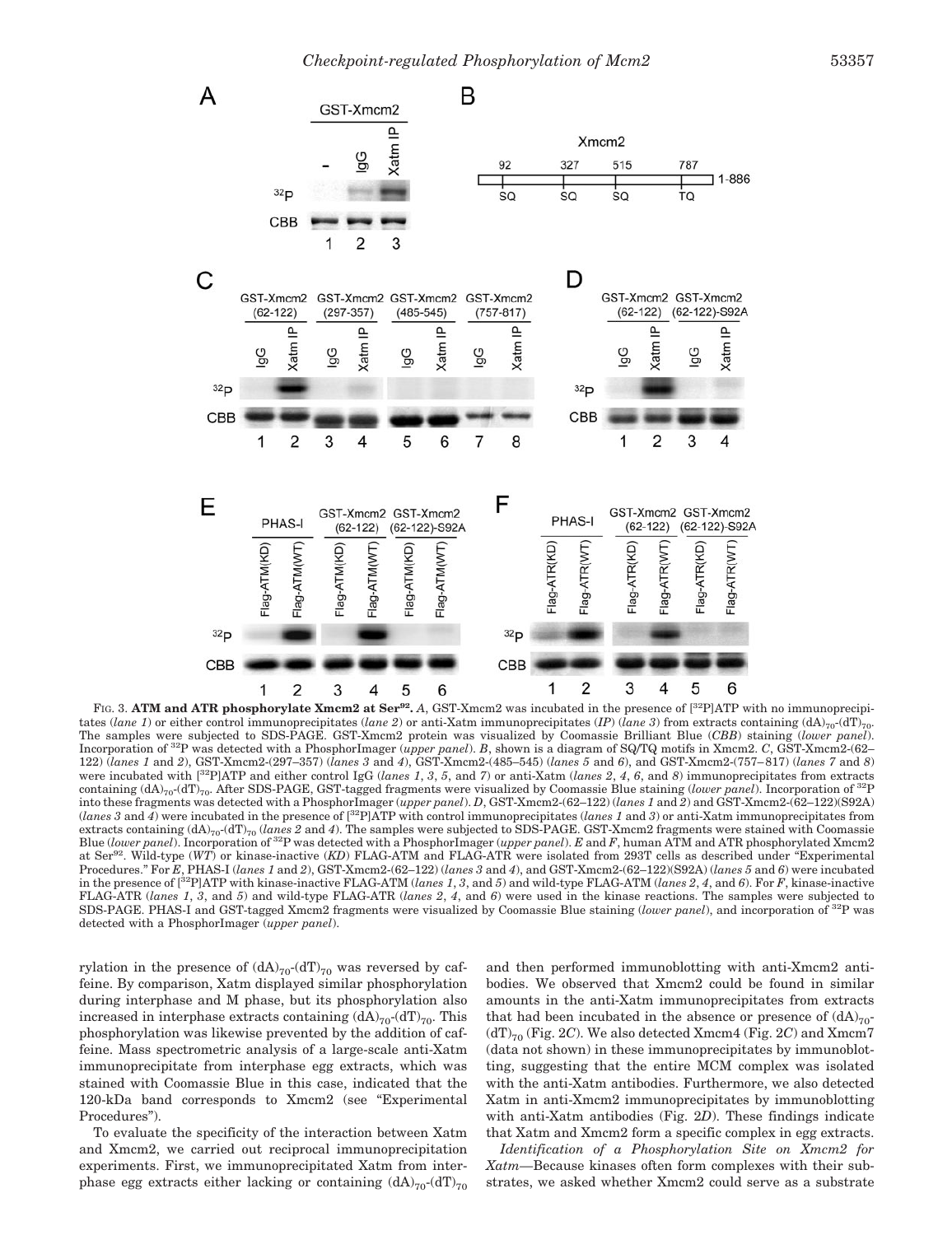for Xatm. As shown in Fig. 3*A*, full-length GST-Xmcm2 underwent efficient phosphorylation upon incubation with  $[{}^{32}P]ATP$ and anti-Xatm immunoprecipitates from  $(dA)_{70}$ - $(dT)_{70}$ -containing extracts, but not with control immunoprecipitates from such extracts. It is known that ATM, ATR, and the DNA-dependent protein kinase display a preference to phosphorylate SQ or TQ motifs in their substrates (36). Xmcm2 contains three  $SQ$  motifs (Ser<sup>92</sup>, Ser<sup>327</sup>, and Ser<sup>515</sup>) and one TQ motif (Thr<sup>787</sup>) (Fig. 3*B*). To assess whether Xatm could phosphorylate these sites, we prepared bacterially expressed GST fusion peptides containing amino acids 62–122, 297–357, 485–545, and 757– 817 of Xmcm2. Each GST peptide was designed to contain one SQ/TQ motif. We observed that GST-Xmcm2-(62–122) served as an excellent substrate for immunoprecipitated Xatm (Fig. 3*C*). By contrast, the other three GST-Xmcm2 peptides did not become phosphorylated in this assay. To evaluate whether  $Ser<sup>92</sup>$  is the phosphorylated site in GST-Xmcm2-(62–122), we prepared a version of GST-Xmcm2-(62–122) in which this residue was changed to alanine. As shown in Fig. 3*D*, GST-Xmcm2-(62–122)(S92A) could not serve as a substrate for Xatm.

To characterize these observations further, we asked whether recombinant ATM could also phosphorylate Xmcm2. We were unable to produce full-length  $His_{6}$ -Xatm in baculovirus-infected insect cells (data not shown). Therefore, we used recombinant human FLAG-tagged ATM that had been expressed in human 293T cells for these experiments. We found that wild-type FLAG-ATM could phosphorylate the GST-Xmcm2-(62–122) substrate as efficiently as PHAS-I (Fig. 3*E*). As a control, we showed that kinase-inactive FLAG-ATM could not phosphorylate either GST-Xmcm2-(62–122) or PHAS-I in these assays. Consistent with the results described for immunoprecipitated Xatm, human FLAG-ATM did not phosphorylate the GST-Xmcm2-(62–122)(S92A) peptide.

Because ATM and ATR share related substrate specificities, we also asked whether Ser<sup>92</sup> of Xmcm2 could serve as a substrate for ATR. To test this possibility, we performed kinase assays using wild-type and kinase-inactive recombinant human FLAG-ATR, both of which were also expressed in 293T cells. As shown in Fig. 3*F*, wild-type FLAG-ATR, but not kinase-inactive FLAG-ATR, also phosphorylated GST-Xmcm2- (62–122) efficiently. The S92A mutant of this peptide was not phosphorylated by FLAG-ATR in these assays.

*Phosphorylation of Xmcm2 at Ser<sup>92</sup> Is Checkpoint-regulated—* Next, we examined whether Ser<sup>92</sup> of Xmcm2 undergoes phosphorylation in egg extracts. As one means to address this issue, we incubated GST-Xmcm2-(62–122) and GST-Xmcm2-(62–122)(S92A) in egg extracts containing [32P]orthophosphate in the presence and absence of  $(dA)_{70}$ - $(dT)_{70}$ . As depicted in Fig. 4A, GST-Xmcm2- $(62-$ 122) became efficiently labeled with <sup>32</sup>P in the presence of  $(dA)_{70}$ - $(dT)_{70}$ , but not in its absence. There was no labeling of the S92A mutant polypeptide in these experiments.

To establish directly that Ser<sup>92</sup> undergoes phosphorylation in egg extracts, we prepared antibodies against a synthetic peptide from a region of Xmcm2 that contains phosphorylated  $\text{Ser}^{92}$  (anti-phospho-Ser<sup>92</sup> antibodies). The anti-phospho-Ser<sup>92</sup> antibodies reacted well with GST-Xmcm2-(62–122) in extracts that had been incubated in the presence of  $(dA)_{70}$ - $(dT)_{70}$ , but not in its absence (Fig.  $4B$ ). The anti-phospho-Ser<sup>92</sup> antibodies did not recognize the GST-Xmcm2-(62–122)(S92A) mutant polypeptide under any conditions (Fig. 4*B*). We also examined the endogenous Xmcm2 protein in similar experiments. The anti-phospho-Ser<sup>92</sup> antibodies could likewise detect phosphorylation of endogenous Xmcm2 in egg extracts in response to  $(dA)_{70}$ - $(dT)_{70}$  (Fig. 4*C*). This phosphorylation was substantially reduced upon the addition of caffeine.

To examine the effect of lesions in chromosomal DNA on the phosphorylation of Xmcm2 at Ser<sup>92</sup>, we introduced doublestranded breaks or caused the formation of stalled replication forks by adding EcoRI or aphidicolin, respectively, to egg extracts containing sperm chromatin. After 100 min of incubation, we isolated chromatin fractions from the extracts and performed immunoblotting with antibodies against Xmcm2, phospho-Ser92 of Xmcm2, and Xorc2 (to follow recovery of chromatin) (Fig. 4*D*). We observed that Xmcm2 could be found in elevated amounts on both EcoRI-damaged and aphidicolintreated chromatin. Xmcm2 that had associated with chromatin in extracts treated with EcoRI or aphidicolin reacted strongly with the anti-phospho-Ser $^{92}$  antibodies. By contrast, Xmcm2 that remained in nuclear soluble fractions from these extracts was only weakly phosphorylated at Ser<sup>92</sup>. We observed that Ser<sup>92</sup> of Xmcm2 likewise was phosphorylated on chromatin containing UV damage, which also creates DNA replication blocks (data not shown). Finally, chromatin-bound Xmcm2 from control extracts lacking EcoRI or aphidicolin did not react with the anti-phospho-Ser $92$  antibodies.

We also examined time courses for the phosphorylation of Xmcm2 at Ser92 under the various conditions described above (Fig. 4*E*). In control egg extracts, the binding of Xmcm2 to chromatin typically began in  $5-10$  min, peaked at  $60-80$  min, and then declined by 120 min as DNA replication approached completion (data not shown). In extracts treated with EcoRI and aphidicolin, Xmcm2 bound in elevated amounts to chromatin, and the binding persisted until at least 150 min. In both cases, the phosphorylation of Xmcm2 at  $\text{Ser}^{92}$  commenced at  $\sim$  40 min, which coincides with the timing that DNA replication would normally undergo initiation in untreated extracts.

To characterize further the phosphorylation of Xmcm2 at Ser<sup>92</sup>, we performed indirect immunofluorescence studies. For this purpose, we used anti-Xmcm2 and anti-phospho-Ser<sup>92</sup> antibodies for immunostaining nuclei that were isolated from egg extracts (Fig. 4*F*). By this procedure, we could readily detect the Xmcm2 protein in nuclei from control extracts as well as in nuclei from extracts that were treated with EcoRI or aphidicolin. By contrast, the anti-phospho-Ser $^{92}$  antibodies reacted only with EcoRI- and aphidicolin-treated nuclei. In all cases, the anti-Xmcm2 antibodies yielded a diffuse staining pattern that largely coincided with the DNA, consistent with previous findings in various organisms. By contrast, the staining with the anti-phospho-Ser<sup>92</sup> antibodies in nuclei containing incompletely replicated or damaged DNA was more punctate. Taken together, these experiments indicate that the anti-phospho-Ser92 antibodies are useful for detecting the checkpoint-dependent phosphorylation of Mcm2 by both immunoblotting and indirect immunofluorescence.

*Human MCM2 Undergoes Phosphorylation at Ser108 in Response to Genotoxic Stress—*To investigate whether the phosphorylation of MCM2 during checkpoint responses is conserved in mammalian cells, we examined HeLa cells that were subjected to a variety of genotoxic stresses. The amino acid sequence around the S92Q motif of Xmcm2 is well conserved in both human and mouse MCM2 (Fig. 5*D*). Therefore, it seemed likely that the anti-phospho-Ser $92$  antibodies directed against phosphorylated Xmcm2 could detect the phosphorylation of the corresponding serine  $(Ser<sup>108</sup>)$  in human MCM2. We exposed exponentially growing HeLa cells to  $\gamma$ -irradiation (2.5–10) gray), ultraviolet light  $(50-200 \text{ J/m}^2)$ , or hydroxyurea  $(0.5-2)$ mm). After 2 h in the cases of the  $\gamma$ -irradiation and UV treatments or after 24 h for the hydroxyurea treatment, we prepared lysates from the cells and performed immunoblotting with anti-MCM2 protein and anti-phosphorylated MCM2 antibodies. We found that human MCM2 was well phosphorylated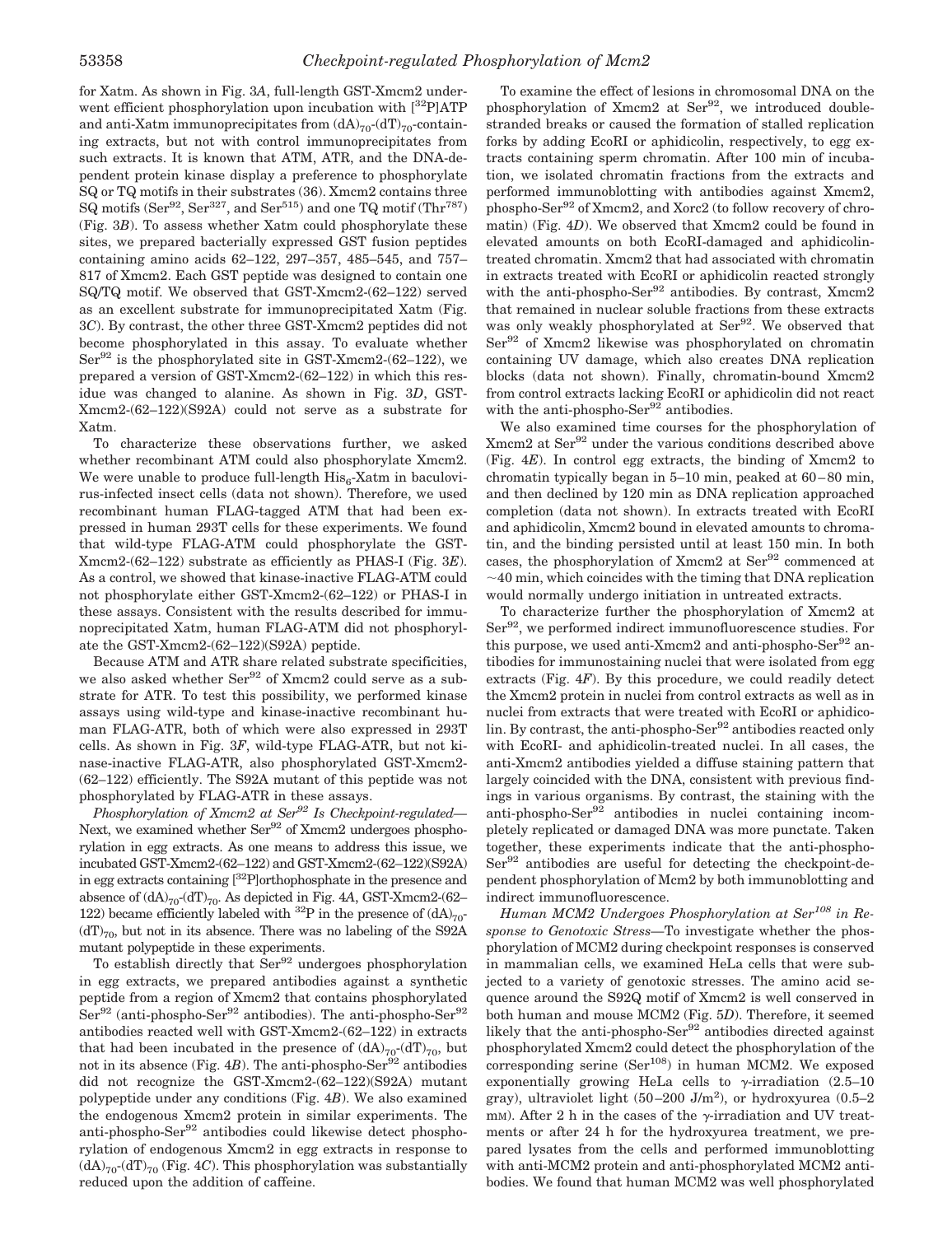

FIG. 4. **Phosphorylation of Xmcm2 at Ser<sup>92</sup> is induced by double-stranded DNA breaks and replication blocks.** *A*, phosphorylation of Xmcm2 at Ser<sup>92</sup> was induced by the addition of  $(dA)_{70}$ - $(dT)_{70}$  to egg extracts. GST-Xmcm2-(62–122) and GST-Xmcm2-(62–122)(S92A) were incubated in egg extracts containing  $[^{32}P]$ orthophosphate in the absence (*lanes 1* and *3*) or presence (*lanes 2* and *4*) of (dA)<sub>70</sub>-(dT)<sub>70</sub> (*pA-pT*). GST-Xmcm2 fragments were re-isolated with glutathione-agarose beads, subjected to SDS-PAGE, and stained with Coomassie Brilliant Blue (*CBB*) (*lower panel*). Incorporation of 32P was detected with a PhosphorImager (*upper panel*). *B*, shown is the specificity of anti-phospho-Ser<sup>92</sup> antibodies. Interphase extracts containing no DNA (*lanes 1* and *3*) or (dA)<sub>70</sub>-(dT)<sub>70</sub> (*lanes 2* and *4*) were incubated with GST-Xmcm2-(62–122) (*lanes 1* and *2*) or GST-Xmcm2-(62–122)(S92A) (*lanes 3* and *4*). The GST-tagged Xmcm2 fragments were re-isolated with glutathione-agarose and subjected to SDS-PAGE. The fragments were probed by immunoblotting with anti-phospho-Ser92 (*P-S92*) (*upper panel*) or anti-GST (*lower panel*) antibodies. *C*, phosphorylation of endogenous Xmcm2 at Ser<sup>92</sup> was induced by  $(dA)_{70}$ - $(dT)_{70}$ . Interphase (*I*) extracts (*lane 1*), M phase (*M*) extracts (*lane 2*), and interphase extracts containing  $(dA)_{70}$ -( $dT$ )<sub>70</sub> (*lane 3*) or  $(dA)_{70}$ - $(dT)_{70}$  plus caffeine (*lane 4*) were incubated for 100 min and subsequently subjected to SDS-PAGE. Xmcm2 was probed by immunoblotting with anti-Xmcm2 (*upper panel*) and anti-phospho-Ser92 (*lower panel*) antibodies. *D*, extracts were incubated for 100 min with 3000 sperm nuclei $\bar{\mu}$ l alone (*lanes 1* and *4*), sperm nuclei plus EcoRI (*lanes 2* and *5*), or sperm nuclei plus aphidicolin (*APH*) (*lanes 3* and *6*). Chromatin fractions (*lanes 1–3*) and nuclear soluble fractions (*lanes 4 – 6*) were isolated and immunoblotted with anti-Xmcm2 (*upper panel*), anti-phospho-Ser<sup>92</sup> (*middle panel*), and anti-Xorc2 (*lower panel*) antibodies. Xorc2 served as a loading control for the chromatin fractions. *E*, chromatin fractions were isolated at the times shown from extracts containing EcoRI or aphidicolin and probed by immunoblotting with anti-Xmcm2, anti-phospho-Ser<sup>92</sup>, and anti-Xorc2 antibodies as indicated. *F*, shown is the immunostaining of reconstituted sperm nuclei with anti-Xmcm2 and anti-phospho-Ser<sup>92</sup> antibodies. Sperm nuclei were incubated in mock-treated extracts (*upper row*) or in extracts treated with either EcoRI (*middle row*) or aphidicolin (*lower row*). Nuclei were stained with anti-Xmcm2 and anti-phospho-Ser92 antibodies as indicated. DNA was visualized with Hoechst 33258.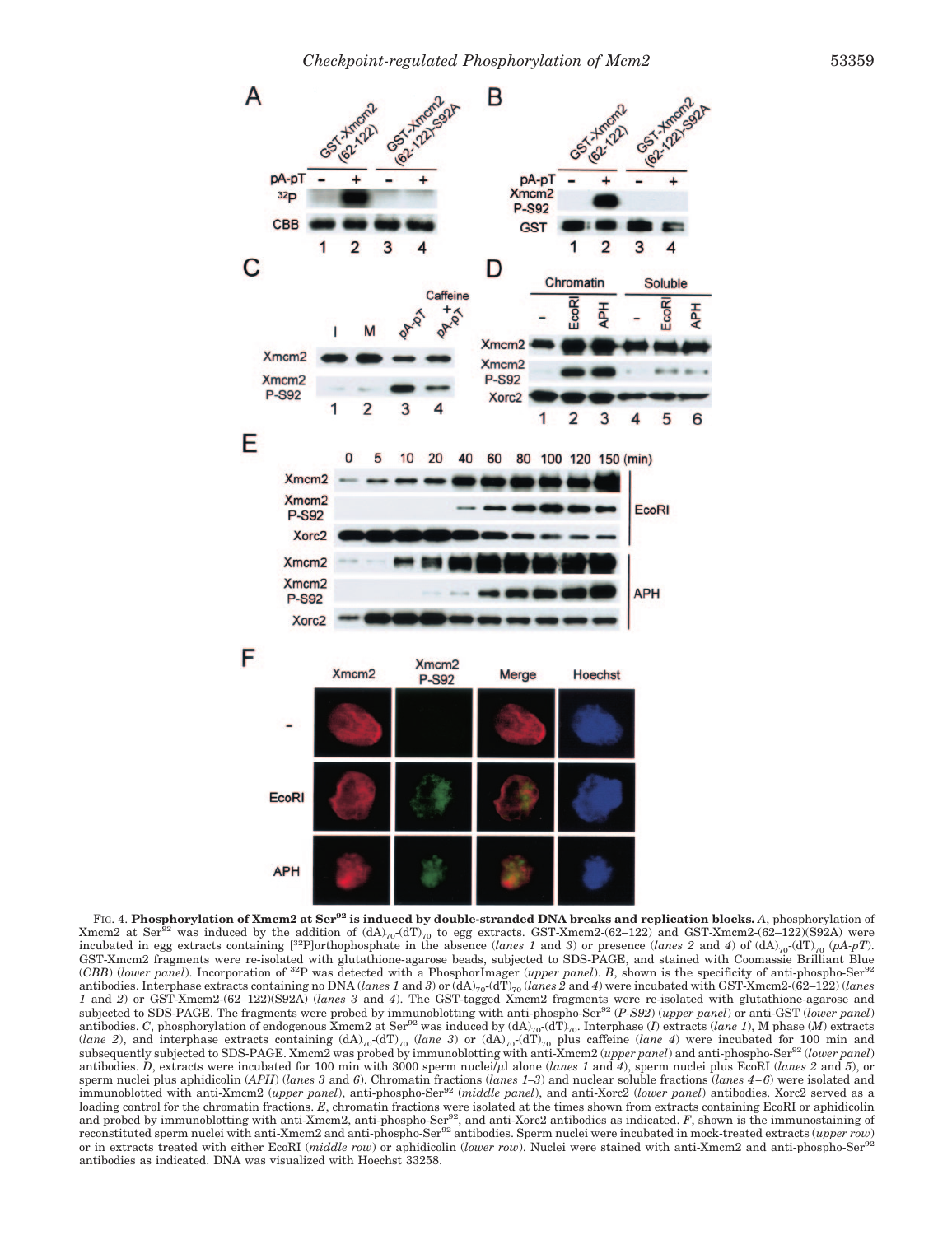

FIG. 5. Phosphorylation of human MCM2 at Ser<sup>108</sup> by DNA **damage and subcellular localization of MCM2.** *A*, HeLa cells were mock-treated or treated as indicated with  $\gamma$ -irradiation (*IR*), hydroxyurea (*HU*), or ultraviolet light (*UV*). Cell extracts were prepared 2 h after treatment with  $\gamma$ -irradiation or UV light or 24 h after the addition of hydroxyurea, subjected to SDS-PAGE, and immunoblotted with anti-MCM2 (BM28) antibodies and anti-phospho-Ser<sup>108</sup> (*P-S108*) antibodies. *B*, shown is the subcellular localization of MCM2 and phosphorylated MCM2 in HeLa cells. Cells were fixed after treatment with  $\gamma$ -irradiation  $(5 \text{ gray})$ , hydroxyurea  $(1 \text{ mM})$ , or UV light  $(100 \text{ J/m}^2)$ ; immunostained with anti-MCM2 and anti-phospho-Ser<sup>108</sup> antibodies; and viewed under a confocal microscope. Nuclei were visualized by staining with TO-PRO-3 iodide.  $C$ , HeLa cells were overlaid with a  $3-\mu m$  Isopore polycarbonate filter, irradiated with 100 J/m<sup>2</sup> UV light, and allowed to recover for 90 min. Cells were stained with anti-MCM2 antibodies, anti-phospho-Ser $^{108}$  antibodies, and Hoechst DNA dye before visualization by fluorescence microscopy. *D*, shown is the alignment of residues 84 –98 from *Xenopus* Mcm2 with the corresponding segments of human and mouse MCM2.

at  $\text{Ser}^{108}$  in response to y-irradiation, UV light, and hydroxyurea at all doses tested (Fig. 5A). For  $\gamma$ -irradiation treatment, phosphorylation was maximal at dose of 10 gray. A concentration of 2 mM hydroxyurea elicited the highest phosphorylation of  $\text{Ser}^{108}$ , and the level of phosphorylation of this residue was similar at doses of UV light ranging from 50 to 200  $J/m^2$ . By contrast, there was no phosphorylation of  $\text{Ser}^{108}$  in mocktreated cells that had not been exposed to genotoxic stress.

We also examined the subcellular localization of MCM2 and phosphorylated MCM2 in HeLa cells following genotoxic stress.

After treatment with  $\gamma$ -irradiation, hydroxyurea, or UV light, we visualized MCM2 and Ser<sup>108</sup>-phosphorylated MCM2 by indirect immunofluorescence (Fig. 5*B*). Consistent with the immunoblotting analysis, phosphorylated MCM2 could be detected in cells treated with  $\gamma$ -irradiation, hydroxyurea, and UV light, but not in mock-treated cells. As was the case in *Xenopus* sperm nuclei, the antibodies against phosphorylated MCM2 yielded a punctate staining pattern. To pursue these observations further, we generated localized UV damage in HeLa cell nuclei by overlaying the cells with a  $3-\mu m$  Isopore polycarbonate filter prior to irradiation. We observed that this treatment resulted in a highly punctate staining pattern with the antiphospho-Ser108 antibodies (Fig. 5*C*). Interestingly, there was also some accumulation of the MCM2 protein in these regions as well. Taken together, these findings indicate that phosphorylation of a conserved serine in MCM2 (*e.g.* Ser<sup>92</sup> in *Xenopus* and Ser<sup>108</sup> in humans) is a reliable marker for checkpoint activation in vertebrate cells.

*Phosphorylation of Xmcm2 at Ser92 Is Dependent on Xatm and Xatr in Egg Extracts—*Next, we examined the involvement of Xatm and Xatr in the phosphorylation of Xmcm2 at Ser<sup>92</sup> in egg extracts. For this purpose, we removed Xatm, Xatr, or both Xatm and Xatr from the extracts by immunodepletion (Fig. 6*A*). First, we examined the phosphorylation of Xmcm2 at  $\text{Ser}^{92}$  by 32P labeling. GST-Xmcm2-(62–122) was incubated in the various depleted extracts containing [32P]orthophosphate in the presence of  $(dA)_{70}$ - $(dT)_{70}$  (Fig. 6*B*). The phosphorylation of Ser<sup>92</sup> in Xatm-depleted extracts was reduced to  $\sim$ 50% in comparison with that in mock-depleted extracts. Furthermore, the phosphorylation of Ser92 in extracts lacking both Xatm and Xatr was reduced to  $\sim 20\%$  of the mock-depleted value. We observed a similarly reduced level of phosphorylation of Ser<sup>92</sup> in caffeine-treated extracts. These results suggest that Xatm plays a more prominent role than Xatr in phosphorylation of Ser<sup>92</sup> in response to  $(dA)_{70}$ - $(dT)_{70}$ .

We also used anti-phospho-Ser<sup>92</sup> antibodies to assess the involvement of Xatm and Xatr in the checkpoint-dependent phosphorylation of Mcm2 (Fig. 6*C*). In addition to the response to  $(dA)_{70}$ - $(dT)_{70}$ , we also examined how removal of Xatm and Xatr affects the responses to treatment with EcoRI or aphidicolin. For extracts treated with  $(dA)_{70}$ - $(dT)_{70}$ , the removal of Xatm led to a greater reduction in the staining of Xmcm2 with the anti-phospho-Ser<sup>92</sup> antibodies than removal of Xatr, consistent with the 32P labeling studies described above. In the case of EcoRI-treated extracts, the removal of Xatm likewise had a greater effect, and depletion of both Xatm and Xatr led to a reduction of Ser<sup>92</sup> phosphorylation similar to that observed following treatment with caffeine. Finally, in aphidicolintreated extracts, depletion of Xatr caused a greater reduction of  $\text{Ser}^{92}$  phosphorylation, but removal of Xatm also had a significant impact. Furthermore, absence of both Xatm and Xatr resulted in a level of Ser<sup>92</sup> phosphorylation comparable with that in caffeine-treated extracts. Taken together, these results indicate that both Xatm and Xatr participate in the checkpointdependent phosphorylation of Xmcm2 at  $\text{Ser}^{92}$ , but that the relative contribution of either kinase depends on the checkpoint-triggering signal.

*Xatm and Xatr Cooperatively Inhibit DNA Replication in Response to Double-stranded DNA Breaks—*To assess the potential physiological role of the checkpoint-dependent phosphorylation of Xmcm2, we examined the effects of double-stranded DNA breaks on cell cycle progression and DNA replication in egg extracts. As reported previously (19), the restriction endonuclease EcoRI can be used to introduce double-stranded DNA breaks into sperm chromatin in *Xenopus* egg extracts. As shown in Fig. 7*A*, the entry into mitosis occurred after 90–120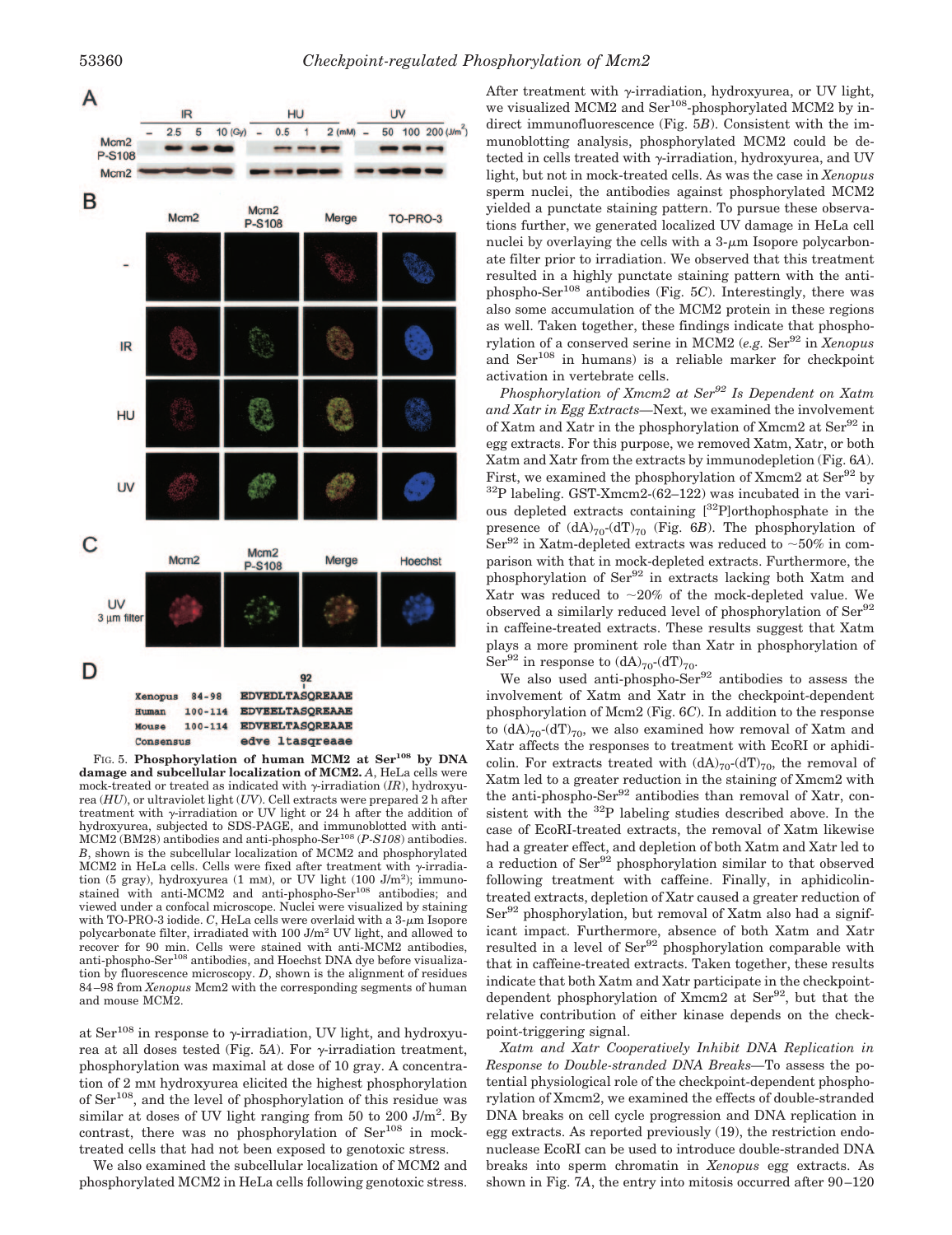

FIG. 6. Xatm and Xatr phosphorylate Xmcm2 at Ser<sup>92</sup>. A, shown is the immunodepletion of Xatm (*Xatm*), Xatr (*Xatr*), or both Xatm and Xatr. Extracts were mock-treated (mock immunodepletion with control IgG) (*lane 1*) or treated with anti-Xatm antibodies (*lane 2*), anti-Xatr antibodies (*lane 3*), or both anti-Xatm and anti-Xatr antibodies (*lane 4*) and processed for immunoblotting with anti-Xatm (*upper panel*) or anti-Xatr (*lower panel*) antibodies. *Lane 5* depicts untreated extract. *B*, phosphorylation of GST-Xmcm2-(62–122) at Ser<sup>92</sup> in the presence of  $(\hat{d}A)_{70}$ -(dT)70 was dependent on Xatm and Xatr. Untreated extracts (*lanes 1*, *2*, and *7*), mock-depleted extracts (*lane 3*), Xatm-depleted extracts (*lane 4*), Xatr-depleted extracts (*lane 5*), and Xatm- and Xatr-depleted extracts (*lane 6*) were incubated with GST-Xmcm2-(62–122) in the presence of no DNA (*lane 1*),  $(dA)_{70}$ - $(dT)_{70}$  (*pA-pT*) (*lanes 2–6*), or  $(dA)_{70}$ - $(dT)_{70}$  plus caffeine (*lane 7*). All extracts contained [32P]orthophosphate. GST-Xmcm2-(62–122) was re-isolated with glutathione-agarose beads, subjected to SDS-PAGE, and visualized by Coomassie Brilliant Blue (*CBB*) staining (*lower panel*). Incorporation of 32P was detected with a PhosphorImager (*upper panel*). *C*, the indicated extracts in *A* were incubated in the presence of no DNA,  $(dA)_{70}$ - $(dT)_{70}$  (*upper panels*), EcoRI-damaged sperm chromatin (*middle panels*), or aphidicolin (*APH*)-treated chromatin (*lower panels*). In addition, the extracts either lacked or contained caffeine as indicated. Chromatin fractions were isolated from the extracts and processed for immunoblotting with anti-Xmcm2, anti-phospho-Ser92 (*P-S92*), and anti-Xorc2 antibodies as indicated.

min in control egg extracts. By contrast, the presence of EcoRIdamaged chromatin elicited a prolonged arrest in interphase. This arrest could be ablated completely by the addition of caffeine. Treatment with EcoRI also caused a major reduction in DNA replication (Fig. 7*B*), consistent with the results of Kobayashi *et al.* (19). The small amount of residual DNA synthesis in EcoRI-treated extracts in comparison with aphidicolin-treated extracts appears to be due to DNA repair because this incorporation was not sensitive to geminin (Fig. 7*C*), which blocks initiation of chromosomal DNA replication. The EcoRIinduced inhibition of replication was almost completely reversed by the addition of caffeine.

To assess the roles of Xatm and Xatr in the inhibition of replication in response to double-stranded DNA breaks, we removed Xatm, Xatr, or both Xatm and Xatr from egg extracts by immunodepletion. As shown in Fig. 7 (*D* and *E*), the removal of either Xatm or Xatr alone resulted in significant restoration of DNA replication in EcoRI-treated extracts (to  $\sim$ 20–30% of the level in mock-depleted extracts lacking EcoRI). Furthermore, depletion of both Xatm and Xatr resulted in a level of DNA replication that was  $\sim 70\%$  of the normal level. Therefore, it appears that both Xatm and Xatr act cooperatively to inhibit DNA replication in response to double-stranded DNA breaks.

In principle, Xatm and Xatr could directly regulate one or more targets that are necessary for DNA replication. Another (although not mutually exclusive) possibility is that Xatm and Xatr could initiate this response through activating downstream checkpoint effector kinases (*e.g.* Xchk2 and Xchk1, respectively). However, we observed that immunodepletion of Xchk2, Xchk1, or both Xchk2 and Xchk1 from egg extracts had no effect on the ability of EcoRI to cause inhibition of chromosomal DNA replication in egg extracts (Fig. 7*G*). This observation favors the possibility that Xatm and Xatr exert their inhibitory effects directly or perhaps act through distinct downstream effectors.

To assess the role of  $\text{Ser}^{92}$  phosphorylation on Xmcm2 by Xatm and Xatr, we added various non-phosphorylatable mutants of baculovirus-expressed Xmcm2 to egg extracts to observe potential dominant-negative effects. We chose this approach because immunodepletion of Xmcm2 from egg extracts results in removal of the entire MCM complex, and functional reconstitution of any vertebrate MCM complex that could be used for add-back experiments has not been reported at this time. We mutated Ser<sup>92</sup> to either alanine or aspartic acid (to potentially mimic constitutive phosphorylation at this site). We introduced these mutations into both Xmcm2 tagged at the C-terminal end with GST and  $His_{6}$  (Xmcm2-GST-His<sub>6</sub>) and Xmcm2 tagged at the N-terminal end with  $\mathrm{His}_{6}$  ( $\mathrm{His}_{6}$ -Xmcm2). The endogenous MCM complex in egg extracts appears to be dynamic in that we could observe association of exogenously added, recombinant Xmcm2 with endogenous MCM subunits. For example, as shown in Fig. 8*A*, we could demonstrate binding of endogenous Xmcm4 and Xmcm7 to the wild-type, S92A, and S92D versions of exogenously added  $Xmcm2-GST-His<sub>6</sub>$ .

Next, we examined whether the addition of the Ser<sup>92</sup> mutants of Xmcm2 to egg extracts could have a functional consequence. Since we could express  $His<sub>6</sub>-Xmcm2$  in higher amounts than Xmcm2-GST-His<sub>6</sub> in insect cells, we pursued using  $His<sub>6</sub>$ tagged proteins for these experiments. We added wild-type  $His_{6}$ -Xmcm2,  $His_{6}$ -Xmcm2(S92A), or  $His_{6}$ -Xmcm2(S92D) to egg extracts at a level  $\sim$  6-fold over that of endogenous Xmcm2. We found that all three recombinant proteins could associate with chromatin to equal extents (Fig. 8*B*). This observation is consistent with the finding that recombinant Xmcm2 can associate with other MCM subunits (*e.g.* Xmcm4 and Xmcm7). The recombinant Xmcm2 proteins on chromatin could be distinguished on the basis of a slightly slower electrophoretic mobility due to the presence of the  $His<sub>6</sub>$  tag. However, none of these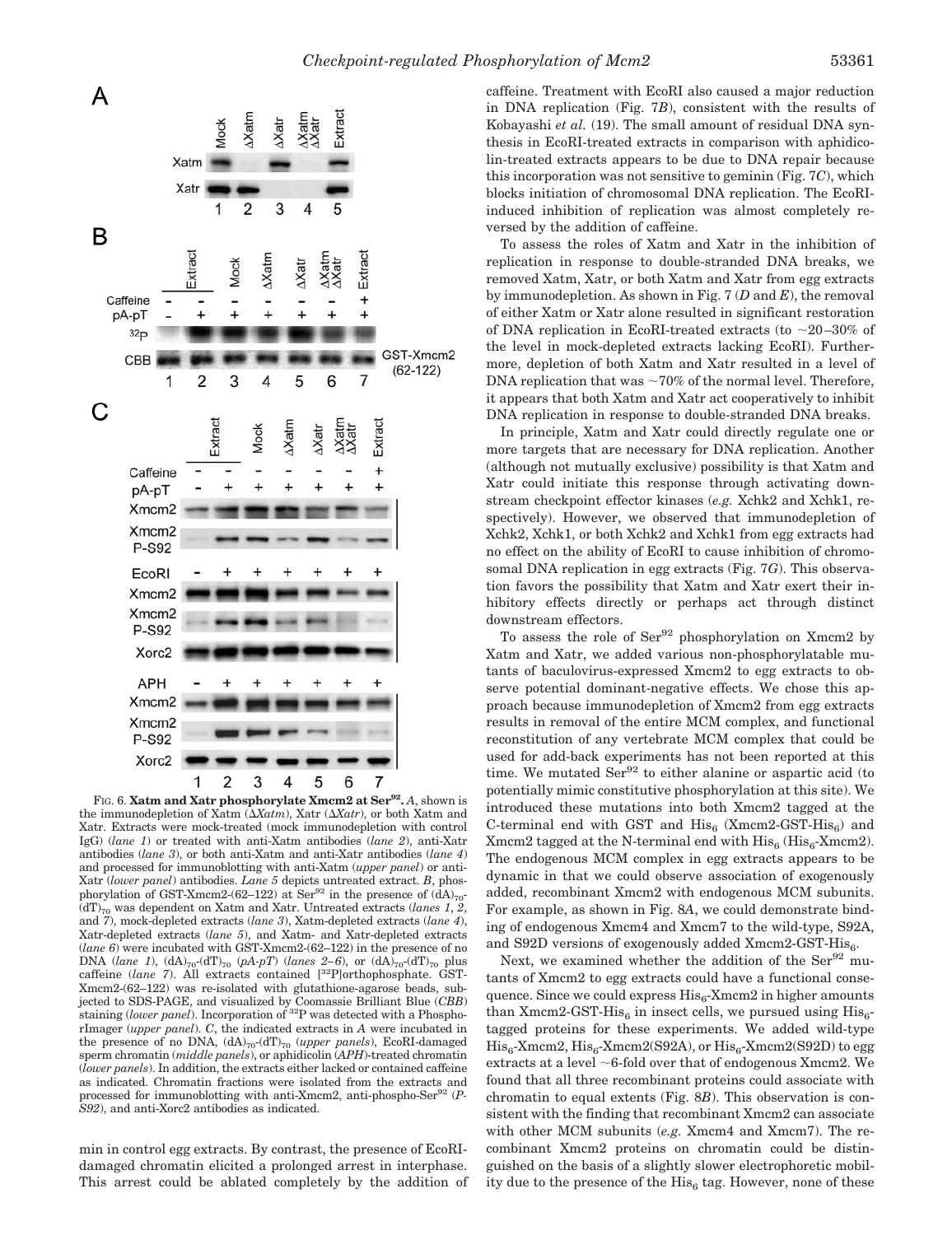FIG. 7. **DNA replication is inhibited by double-stranded DNA breaks in an Xatm- and Xatr-dependent manner.** *A*, interphase extracts containing sperm nuclei  $(1000/\mu l)$  were incubated with no drug ( $\bullet$ ), caffeine ( $\circ$ ), EcoRI ( $\blacktriangle$ ), or EcoRI plus caffeine  $(\triangle)$  as indicated. Nuclear envelope breakdown (*NEB*) was determined at the indicated times by microscopy. *B*, shown is the DNA replication of sperm chromatin. Interphase extracts containing sperm nuclei were incubated for 90 min with no drug (*lane 1*), EcoRI (*lane 2*), or aphidicolin (*APH*) (*lane 3*). Incorporation of 32P from [32P]dATP into chromatin was detected with a PhosphorImager. *C*, inhibition of replication by EcoRI was reversed by caffeine. Extracts were treated with buffer alone (*lanes 1* and *2*), geminin (*lanes 3* and *4*), or caffeine (*lanes 5* and *6*). Sperm chromatin was incubated in the extracts in the absence (*lanes 1*, *3*, and *5*) or presence (*lanes 2*, *<sup>4</sup>*, and *<sup>6</sup>*) of EcoRI. Incorporation of 32P from [32P]dATP into chromatin was detected with a PhosphorImager. *D*, shown is the immunodepletion of Xatm (*Xatm*), Xatr (*Xatr*), or both Xatm and Xatr. Extracts were treated with control IgG (*upper and lower panels*, *lane 1*), anti-Xatm antibodies (*upper panel*, *lane 2*), anti-Xatr antibodies (*lower panel*, *lane 2*), or both anti-Xatm and anti-Xatr antibodies (*upper and lower panels*, *lane 3*) and processed for immunoblotting with anti-Xatm (*upper panel*) or anti-Xatr (*lower panel*) antibodies. *Lane 4* (*upper and lower panels*) depicts untreated extract. *E*, depletion of both Xatm and Xatr rescued the replication arrest induced by double-stranded DNA breaks. Mock-depleted extracts (*lanes 1* and *2*), Xatm-depleted extracts (*lanes 3* and *4*), Xatr-depleted extracts (*lanes 5* and *6*), or Xatm- and Xatr-depleted extracts (*lanes 7* and *8*) were incubated in the absence (*lanes 1*, *3*, *5*, and *7*) or presence (*lanes 2*, *4*, *6*, and *8*) of EcoRI. Incorporation of 32P from [32P]dATP into chromatin was detected with a PhosphorImager. *F*, shown is the immunodepletion of Xchk2 (*Xchk2*), Xchk1 (*Xchk1*), or both Xchk2 and Xchk1. Extracts were treated with control IgG (*upper and lower panels*, *lane 1*), anti-Xchk2 antibodies (*upper panel*, *lane 2*), anti-Xchk1 antibodies (*lower panel*, *lane 2*), or both anti-Xchk2 and anti-Xchk1 antibodies (*upper and lower panels*, *lane 3*) and processed for immunoblotting with anti-Xchk2 (*upper panel*) or anti-Xchk1 (*lower panel*) antibodies. *Lane 4* (*upper and lower panels*) depicts untreated extract. *G*, the indicated extracts from *F* were incubated with sperm nuclei in the absence (*lanes 1*, *3*, *5*, and *7*) or the presence (*lanes 2*, *4*, *6*, and *8*) of EcoRI and then assayed for DNA replication.



recombinant proteins affected DNA replication in control untreated extracts. Moreover, these proteins did not cause any obvious restoration of DNA replication in EcoRI-treated extracts.

# DISCUSSION

In this study, we have identified Xmcm2 as a protein that associates specifically with Xatm. We proceeded to show that Xmcm2 underwent phosphorylation at Ser<sup>92</sup> during checkpoint responses to either damaged or incompletely replicated DNA. In these cases, phosphorylation of Ser<sup>92</sup> involved both Xatm and Xatr, but to different extents depending on the checkpointtriggering signal. Moreover, recombinant human ATM and

ATR both phosphorylated Ser<sup>92</sup> very efficiently in cell-free kinase assays. Immunodepletion of both Xatm and Xatr largely abolished the functioning of the checkpoint mechanism that blocks chromosomal DNA replication in egg extracts containing damaged DNA. Taken together, these results indicate that Xmcm2 is a target of the DNA damage and DNA replication checkpoint responses in *Xenopus* egg extracts (Fig. 9). In human cells, MCM4 also undergoes caffeine-sensitive, checkpointdependent phosphorylation, but a direct role for ATR was not addressed (37). While this manuscript was in preparation, it was reported that ATM and ATR phosphorylate mammalian MCM2 on a site analogous to the one that we have found in Xmcm2 (38).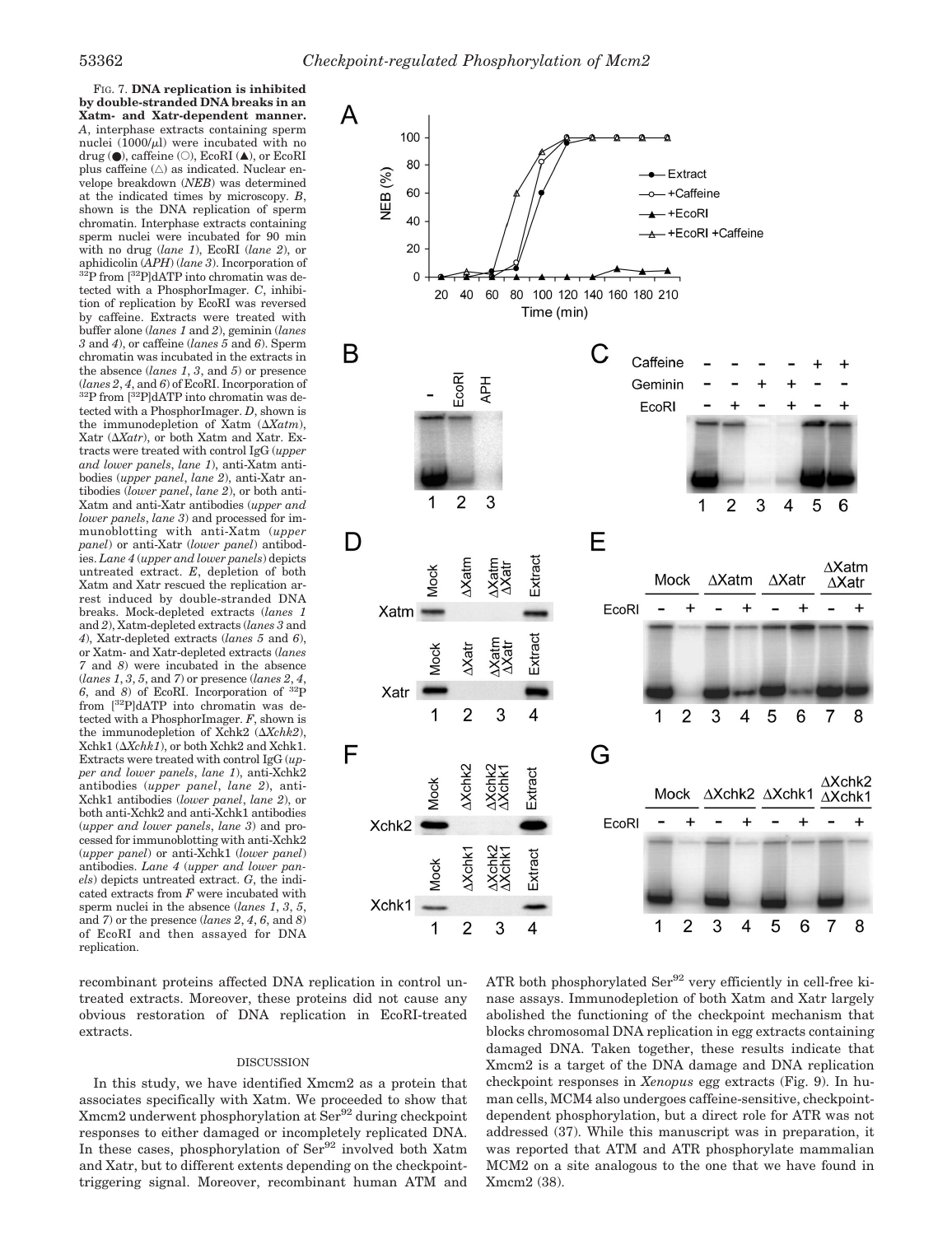

**ATM/ATR**  $\mathcal{P}$ s92 Unfired **ATM** S92 origins Replication Cdc45 proteins  $Mcm2-7$  $Mcm2-7$ Inter-origin signaling? Phosphorylation of Mcm2 S92 and other unknown targets Inhibition of DNA replication and cell cycle arrest

Double-stranded DNA breaks/

**Replication blocks** 

FIG. 9. **Model for inhibition of DNA replication and induction of cell cycle arrest by Xatm and Xatr during checkpoint responses.** See "Discussion" for details.

FIG. 8. **Addition of recombinant Xmcm2 with Ser<sup>92</sup> mutations to** *Xenopus* **egg extracts.** *A*, recombinant Xmcm2 associated with other MCM subunits in egg extracts. Control  $His<sub>6</sub>-GST$ , wild-type Xmcm2-GST-His<sub>6</sub> (*Xmcm2-GH*), Xmcm2(S92D)-GST-His<sub>6</sub>, and Xmcm2(S92A)-GST- $His<sub>6</sub>$  were incubated in egg extracts and re-isolated with glutathione-agarose beads. The samples were subjected to SDS-PAGE and immunoblotting with anti-Xmcm4 and anti-Xmcm7 antibodies. *B*, egg extracts containing no added protein (*lanes 1* and 5), wild-type  $His_{6}$ -Xmcm2 (*lanes 2* and 6),  $His_{6}$ - $Xmcm2(S92D)$  (*lanes 3* and 7), and  $His<sub>6</sub>-Xmcm2(S92A)$  (*lanes 4* and *8*) were incubated in the absence (*lanes 1–4*) or presence (*lanes 5–8*) of EcoRI. Whole extracts were immunoblotted with anti-Xmcm2 antibodies (*upper panel*). Chromatin fractions were isolated and immunoblotted with anti-Xmcm2 and anti-Xorc2 antibodies (*middle two panels*). DNA replication was measured by incorporation of 32P from [32P]dATP (*lower panel*).

The MCM complex plays a key role in various aspects of DNA replication (13, 14). This complex is essential for recruiting key replication proteins such as Cdc45 to prospective sites of replication. In turn, Cdc45, along with the kinases Cdk2 and Cdc7, is necessary for the firing of replication origins so that replication protein A and the replicative DNA polymerases can gain access to the unwound DNA. It is now widely accepted that the MCM complex contains a helicase activity that is necessary for replicative unwinding of the DNA, although incontrovertible proof may still be lacking. Altogether, it appears that the MCM complex possesses critical regulatory and catalytic roles in DNA replication. Therefore, this complex would be a logical target for regulating various aspects of DNA replication.

A wide variety of observations have indicated that disruptions in the genome inhibit DNA replication. For example, it is well known that treatment of mammalian cells with ionizing radiation leads to a diminution of DNA replication during S phase. One of the characteristics of ATM-deficient cells is that these cells exhibit "radio-resistant DNA synthesis" following DNA damage (39). This finding implicates ATM as a critical regulator of this normal cellular response to DNA damage. Similarly, in budding yeast, the ATR homolog Mec1 blocks the firing of late replication origins in cells treated with hydroxyurea (40, 41). This pathway appears to inhibit the kinase Cdc7,

which is involved in the MCM-dependent loading of Cdc45 onto chromatin in yeast and vertebrates (42, 43).

The checkpoint-dependent inhibition of DNA replication can be studied effectively in *Xenopus* egg extracts. The presence of double-stranded DNA breaks in egg extracts inhibits chromosomal DNA replication as well as entry into mitosis (17–19). Interestingly, aphidicolin, which inhibits DNA polymerase activity, also triggers a pathway that blocks utilization of as yet unfired origins (24, 44). This response is sensitive to the checkpoint-overriding compound caffeine. This sensitivity could be demonstrated by the addition of caffeine to egg extracts containing a concentration of aphidicolin that is sufficient to block subsequent origin firing, but low enough to allow some DNA polymerase activity (24). Under such conditions, treatment with caffeine leads to increased binding of Cdc45 to the DNA and resumed initiation of nascent strand DNA synthesis at newly unwound DNA replication forks. Two different groups have recently extended this observation by demonstrating explicitly that caffeine inhibits ATR and/or ATM in this process (45, 46). We have shown in this work that treatment with aphidicolin led to caffeine-sensitive phosphorylation of Xmcm2 at Ser<sup>92</sup>. We also found that the suppression of DNA replication in response to double-stranded DNA breaks depended upon both Xatm and Xatr. Previous studies had revealed a role only for Xatm in this pathway (18). Xmcm2 also underwent phosphorylation at Ser<sup>92</sup> in response to double-stranded DNA breaks in a manner that depended upon both Xatm and Xatr. Overall, although the initiating checkpoint signal appears to be different in both cases (*e.g.* stalled replication forks *versus* double-stranded DNA breaks), phosphorylation of Xmcm2 at  $\text{Ser}^{92}$  is a shared step of these checkpoint pathways.

In principle, phosphorylation of  $Xmcm2$  at  $Ser^{92}$  could have a number of different functions. For example, this phosphorylation could impair the firing of replication origins or limit the helicase activity of MCM complexes at existing replication forks. Either effect would result in diminished DNA replica-